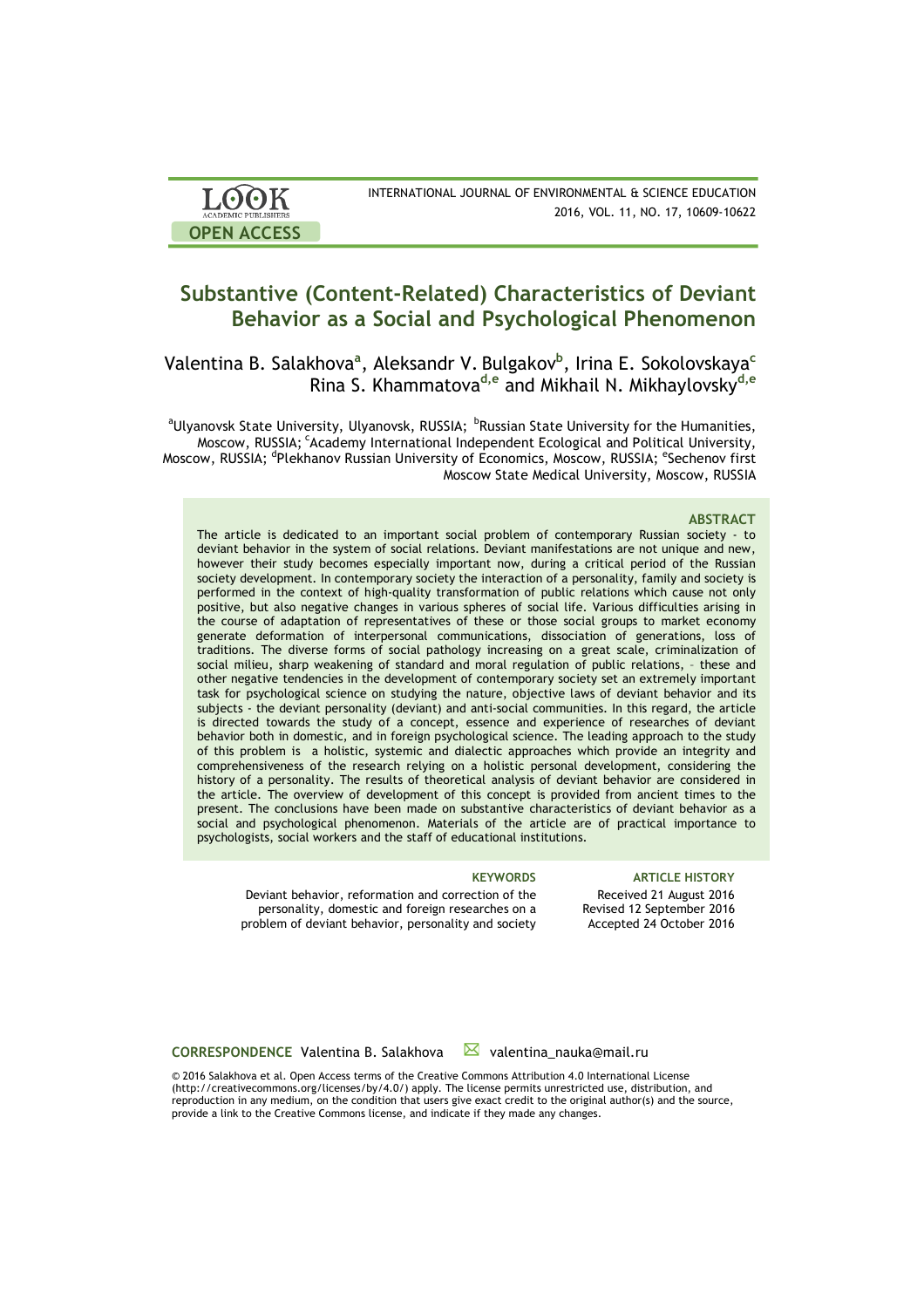## **Introduction**

The influence of deviant milieu on society, distribution of its morals, increase in number of different manifestations of deviance (criminal behavior, suicide behavior, dependent behavior), all this is a reality of a contemporary social situation. With respect to this, the study of problems of forming a deviant personality an impact of social relations on manifestation of deviations is of great importance. At the same time it is important to consider that the analysis of such a complex problem as deviant behavior is impossible in a separation from real interrelations of the personality with the milieu, taking into account only a limited set of factors.

Deviant behavior as a social phenomenon creates a set of problems of contemporary society and issues connected with it, the search for answers of which is very important. The solution of problems connected with the diverse forms of the person's behavior deviations lies not in one plane – it is multidimensional, and it explains the interest in this perspective by the scientists of all humanities. In the history of studying a problem of deviant behavior there were attempts of an unambiguous decision within one approach, however behavior of the person, and, therefore, and deviant behavior is the systemic phenomenon, dependent both on the intrapsychic determinants, and on a situation and a context (Zmanovskaya, 2004). Therefore, researches of behavioral deviance are conducted in psychology, sociology, pedagogics, philosophy, culturology, criminology, and many other disciplines. In the long term the systemic solution of various problems connected with deviant behavior is seen in a complex interaction of a set of disciplinary approaches. In case of such formulation of the question, in our opinion, the deviant behavior as an object of research appears not as a one-aspect phenomenon, and as a difficult, complex phenomenon, and the most promising, considering the nature of deviations of the person, will be a consideration of deviant behavior from positions of the social and psychological approach. To this end, to clear out the specifics of studying deviant behavior as a social and psychological phenomenon, it is necessary to address a more detailed analysis of various points of view on a problem of deviance of the person.

In modern science the problem of deviant behavior is well studied as there is a set of empirical researches and the developed composition of approaches explaining this phenomenon from various points of view (Durkheim, 1994; Zmanovskaya, 2004; Clayburgh, 2004; Kudryavtsev, 1989; Myasischev, 1998; Lorentz, 1994, etc.). There is a set of definitions of this concept within the most different theoretical orientations. At the same time, the process of knowledge of deviant behavior has not stopped: new researches arise that aim to look even more deeply into the essence of this object of study stimulating the emergence of new aspects of understanding this reality. Therefore, the development of a subject of deviant behavior continues, represented as the process of developing this knowledge, and as a process, having the history of its own and prospects. In this regard, to gain an insight into the essence of such difficult phenomenon as deviant behavior, it is also necessary to consider the development of studying various forms of manifestation of deviance in a historical retrospective, to retrace how the understanding and a concept of deviant behavior were taking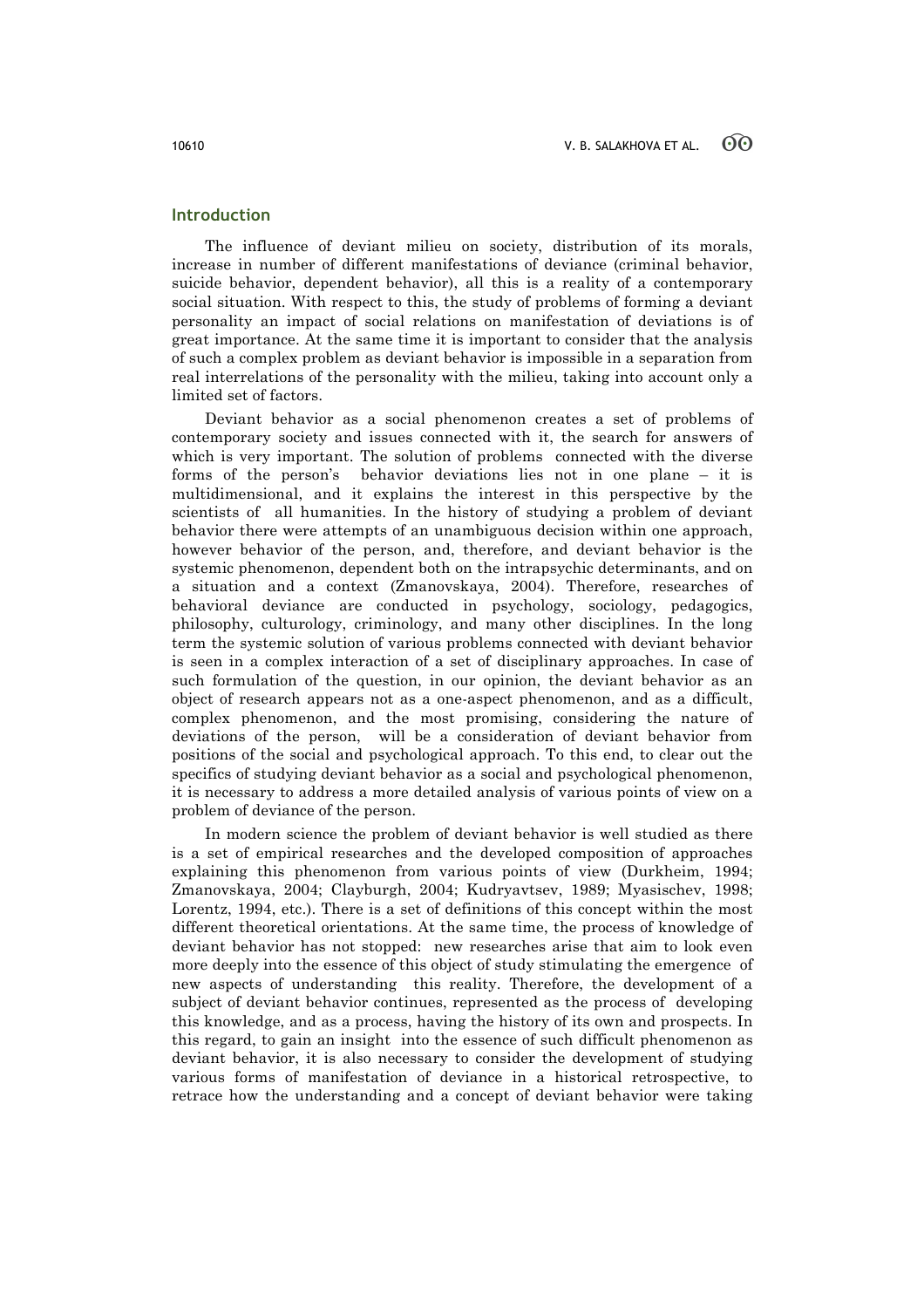shape, to reveal the tendencies which had established in researches of deviance in behavior and to plan the prospects of further studying the essence of the considered subject.

### **Methodological Framework**

The interest to various sorts of violations of social and cultural norms by a person associated with issues of a substantial character of morality and immorality as well as with a possibility of preventing the formation of negative mindsets in an individual has been present in works of many thinkers, beginning with ancient times. Looking back upon the history of explaining deviant behavior it is important to note that earlier perceptions of deviant behavior are determined by generalized understanding of the world – a characteristic holistic perception of external reality peculiar of that period was not capable of understanding the variety of interrelations between people. First understanding of deviant behavior deals with person's acts that are disapproved of by society members which are disgraceful of the human's being from ethical points of view. Correspondingly, the first forms of social regulation were oriented towards the perceptions of what is good and appropriate and what is forbidden and rejected any deviations from the rules and customs established in the society.

The first philosophers who made a contribution to understanding the issue of deviance from the virtue were Socrates (V century B.C.) and his disciple Plato (V century B.C.). They believed that a man committed an evil act unintentionally, not knowing what the good was, if he knew what the virtue was then he was capable of big-hearted deeds (Skripnik, 1992). According to Aristotle (IV century B.C.) manifestations of moral evil acts are associated with the violation of the golden mean principle: the vicious deeds are those which were committed in each certain case "with outrunning the ones in an excessive way or in a defective way" (Guseinov, 2002). The position like that in the issue of deviance in behavior represents the first rudiments of the category "norm".

Theocentric understanding of the world was characteristic of the Medieval period since religion was a dominant factor of social and moral outlook of that time. That is why the major problem connected with man's behavioral deviations was the problem of theodicy caused by a conflict between the absolute virtue of the Lord and real existence of the evil in the world. G.V. Leibnitz (1646-1716) in a self-named treatise explains the moral evil by an imperfection of things and deviant behavior is recognized as a sin, as a punishment for which the man endures physical sufferings that fell upon him because of the God's will. The most significant philosopher of earlier Christianity – Augustin Aurelius (IV century B.C.) made an attempt to drive out the evil from the ontological environment that gave a conclusion that everything that came from God is good and deviant behavior of the person as well (Rabinovich, 1992).

In the epoch of New Time the problem of deviant deeds of a person from moral norms acquires a socially determined character. The first social thinkers in the framework of such understanding of deviant behavior was an English philosopher T. Gobbs (1989) who set his foot on a true scientific path, having turned down the idea of external divine power as a source of man's behavioral deviations and a moral duty in the society. T. Gobbs (1989) asserted that by nature people wish what they like and under the influence of fear they try to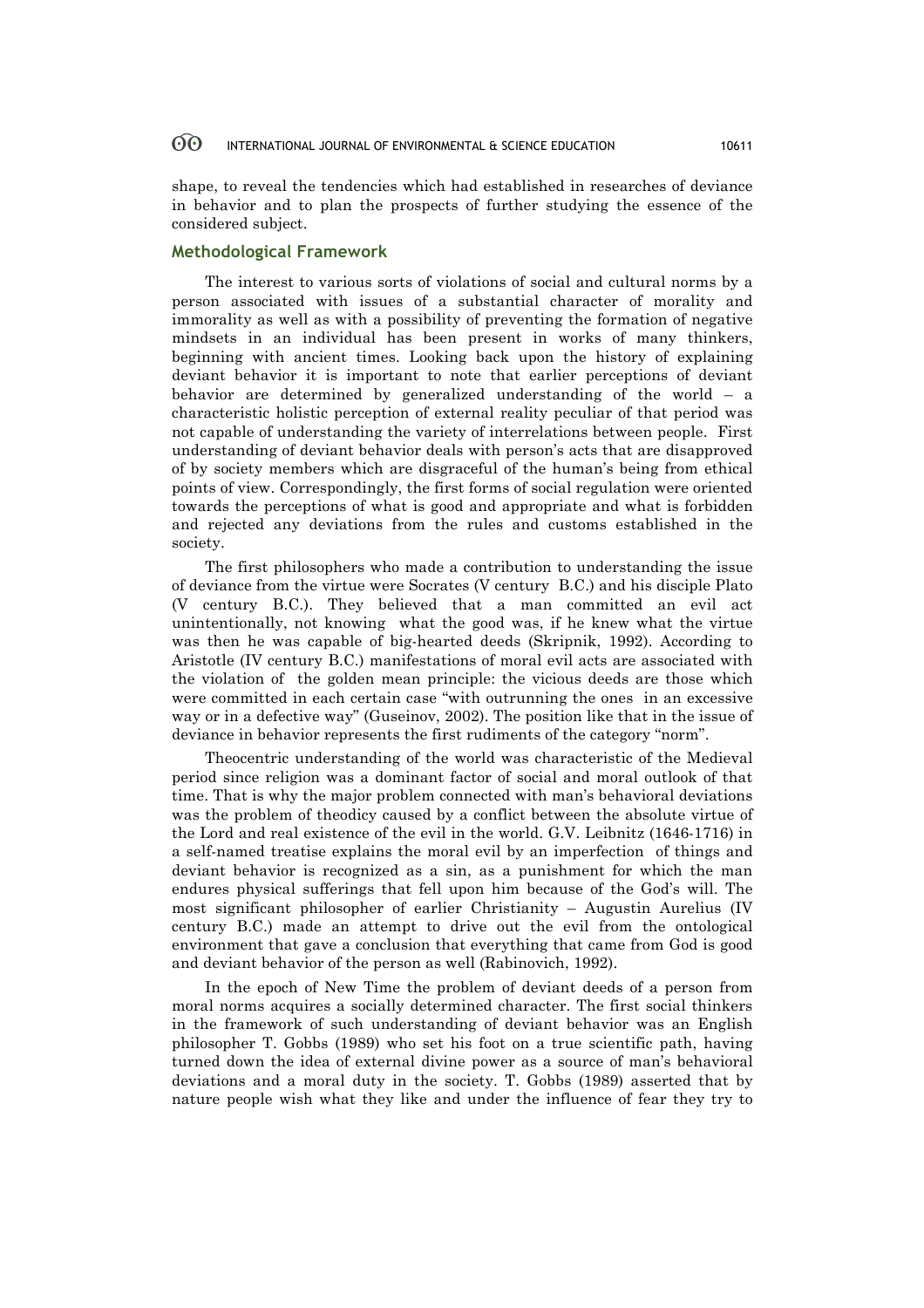avoid the evil that threatens them. The wishes themselves which come from living nature are not malicious but the actions that come from them and when they are in conflict with people's duties.

After the Great French Revolution and the bourgeoisie started playing the dominant roles, German philosopher M. Stirner (1806-1856) went down in history as a clearly defined apologist of egoism – self-sufficiency of the person was in the centre of attention. In order to reveal the character of this selfsufficiency the philosopher considers the spirit as the most important factor of social and individual life. In the process of formation the spirit becomes separate from the flesh. Separation is perhaps Stirner's central studied process. Denying all norms of behavior M. Stirner asserted that the primary source of right and morals was power and might of a separate person and consequently the problem of deviant behavior as such can not exist (Titarenko, 1984). The similar pattern of thoughts was refuted by the supporters of Marxism.

According to Marx (1818-1883) deviant behavior is caused by social injustice, associated with private property and exploitation of one class by the other. According to historical and materialistic doctrine it is the conflicts of material life, the existing conflict between production forces and production relations that can explain various forms or public conscience and its pathology. Notions of freedom, justice, right and politics, morals and religion and other superstructural phenomena and ideological forms (consequently, all range of relations, views and institutes in the field of socio-normative regulation and social deviations) are, according to Marxism, a product of historical development that is why their characteristics should be made up from certain historical positions. Historical materialism refutes an approach to moral, legal, political and other ideas and norms as abstract "eternal truths". This, of course, does not imply the denial of universal human values, "simple norms" and rules of human life (Kudryavtsev, 1989). Correspondingly, deviant behavior is the product of an individual epoch and it should be considered in the context of economic, political and socio-cultural peculiarities. The further history of studying deviant behavior is associated with the rise and development of capitalist relations in the XX century. The society in this period is in a great need for such knowledge which can be used in practice for the purpose of improving production processes. Such need for applied knowledge but not for speculative philosophic schemes gave a strong push to the development of natural science and science on the whole. The analysis of current processes and phenomena comes to the foreground with a systematic division of an object into separate objects for a more detailed study of the considered phenomena' essence. That is why the XIX century became a starting stage for the development of disciplinary knowledge – in a number of scientific problems which were solved in previous years in the framework of philosophical speculations new objects start being identified for specific studies by separate disciplines. In particular, sociology, psychology start being distinguished in the field of philosophy, the fundamentals of biological researches are established.

The development of knowledge about deviant behavior was in the framework of these processes which starts being developed in the XIX century in the field of biologic and sociologic approaches. Scientists in this period consider deviance in human behavior not only as a moral –morality reality but as a phenomenon which was determined by a number of factors- on the one hand, by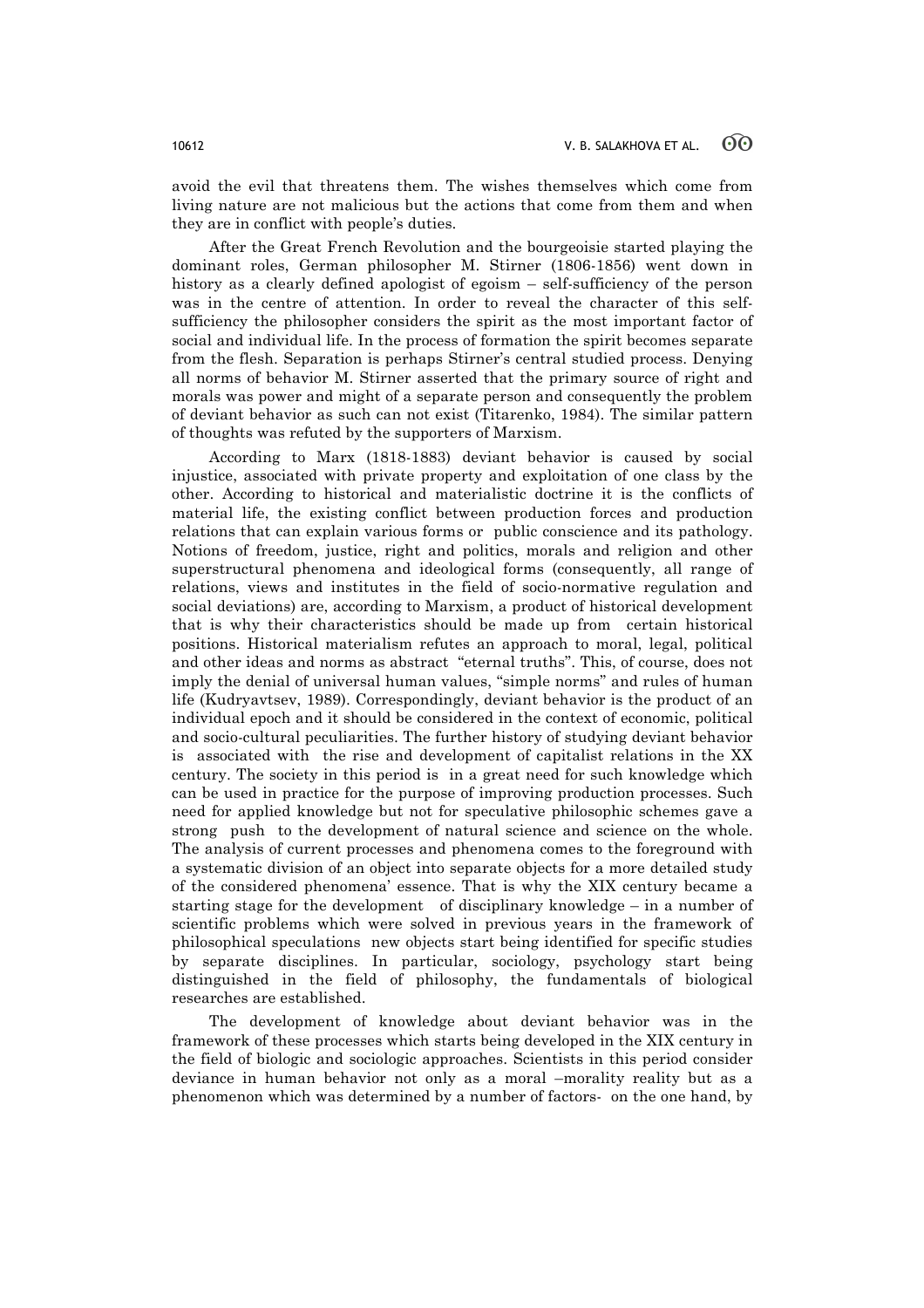biological nature of the man on the other hand by events taking place in the society. Within the framework of the biologic trend of researches in the XIX century connected with the study of deviant behavior the works of an Italian doctor-psychiatrist Ch. Lombroso (1835-1909) should be noted first of all, who offered the biosociological theory that linked criminal behavior of the man with his anatomical organization. However, some time later, British doctor Ch. Goring (1870-1919) proved the incorrectness of Lombroso's theory since there is a similar anatomical organization both in criminals and in people who never committed crimes.

A prominent place among biological theories is occupied by the evolution approach offered by Charles Darwin (1809-1882) on the basis of the natural selection and heredity. From the point of view of this approach, scientists consider various aspects of human behavior as a manifestation of hereditary programs of species. In the framework of the biologic trend the idea of Darwin's evolution approach gained further development in K. Lorentz's ethological conception who explains various phenomena of human behavior, for example, aggression first of all, by an inborn instinct of struggle for existence (Lorentz, 1994). V. Efroimson (1971), a genetic scientist is also a supporter of the evolution theory who proves that thousand years of evolution have created the prerequisites of successive vertical transmission for hereditary ethical reactions. In the framework of bio-criminology in the middle of the 1960-s in the XX century W. Pierce's (1839-1914) studies were conducted. His studies lead to the conclusion that the presence of criminal chromosome in men identifies their predisposition to criminal behavior (Baron, 2000). At the same time the critics of this approach point out that deviance of criminal chromosome carriers may not be the consequence of the chromosome abnormality but individual peculiarities associated with it.

Anatomical theory also gained development in the XX century explaining the nature of deviant behavior. In particular, W. Sheldon (1917-2007) substantiated a link between the types of somatic and physical constitution of a human and forms of behavior as well as between the types of temperament and behavior (Gippenreiter, 1982). Apart from traditional biologic theories new approaches arise linking deviant behavior with various factors. The influence of hormones is identified among other biologic determinants of deviant behavior. Dabbs (1917-2007) and Morris (1834-1896) on the example of 4 thousand war veterans came to the conclusion about the connection between the level of testosterone and inclination to anti-social behavior (Baron, 2000). The study of convicts in 1970 led G. Eisenk (1916-1997) to the conclusion that genetically laid individual and psychological characteristics of the personality correspond to an advantageous orientation of the personality that is an extraverted type of the personality characterized by his being turned towards the environment is more apt to commit crimes than an introverted one – concentrated on his own interests (Selchenok, 2000). Other researchers point out a stable link between a chemical dependence and such characteristics as elevated sensitivity and a declined ability to endure stress (Nelson-Jones, 2000). Additional biological factors of deviant behavior can be: brain injuries, organic brain diseases, certain properties of the nerve system.

In the framework of the sociological field of studying deviant behavior in the XX century E. Durkheim's Lorentz (1994) anomie conception within which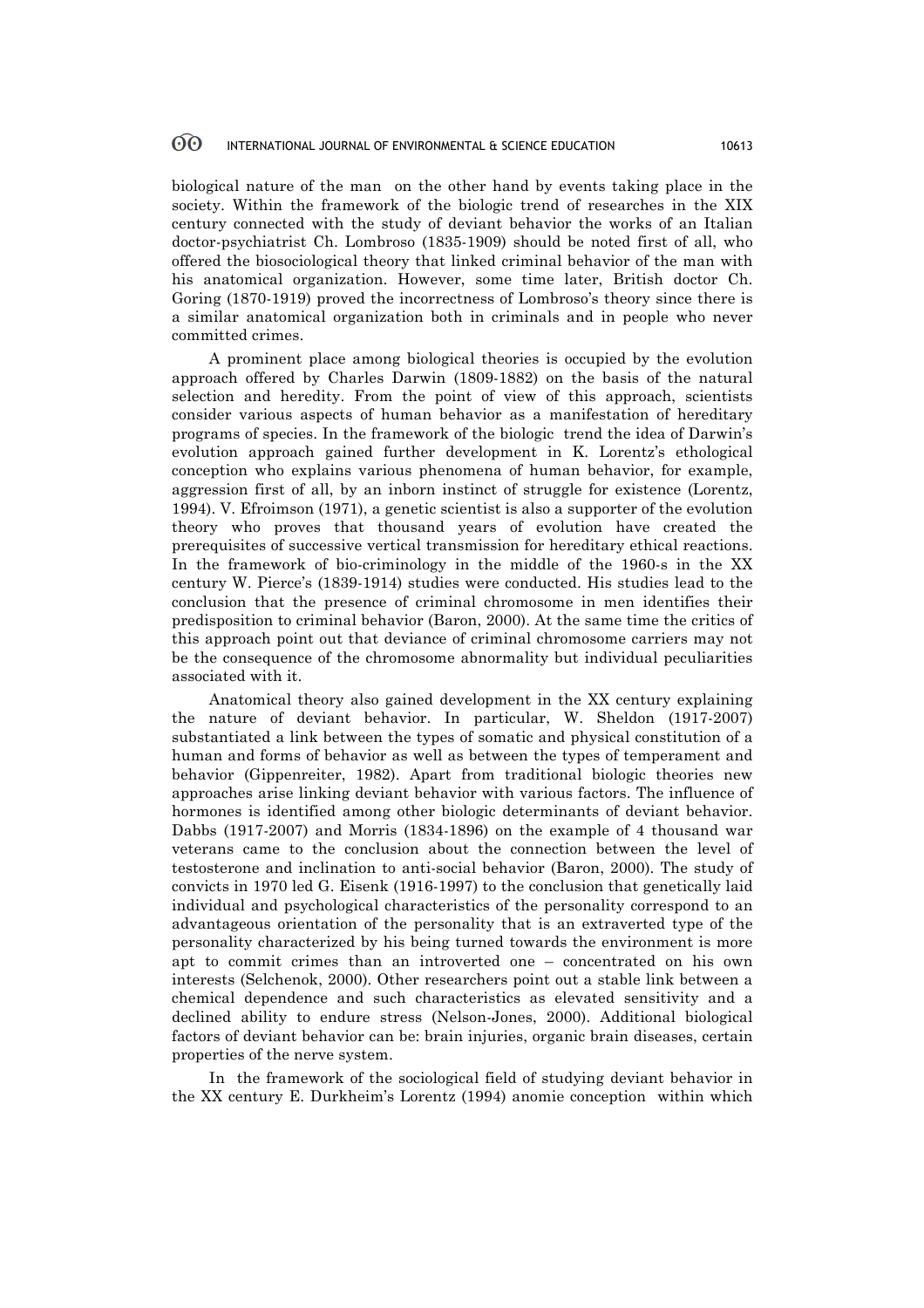deviant behavior is considered as a consequence of normative and axiological disintegration of the society (Durkheim, 1994). E. Durkheim's ideas got further development in the works of V. Pareto (1848-1923), R. Merton (1910-2003) recognizing contradictions between groups and various social forces for example, innovators and conservatives as key causes of deviant behavior (Kravchenko & Dobrenkova, 1996). Another conception that became wide spread in the XX century was a conception connected with the analysis of the interaction types between the society and a deviant. Sociologist G. Bekker's theory is referred to such kind of theories which is called "the stigmatization theory" since it explains deviant behavior by the capability of influential society groups to brand members of less influential social groups as a "deviant" (Becker, 1961). Another representative of the stigmatization theory I. Hoffman (1984) distinguishing three types of stigmas divided dichotomically into "normal" whose behavior coincides with socially expected and "stigmatized" whose appearance and way of life deviates from commonly accepted norms of one or another social community (Hoffman, 1984).

According to another sociological theory – investing, the essence of deviant behavior consists in the absence of any values in the life of a person (Ritzer, 2002). Attachment theory or differential communication defines the essence of deviant behavior as a loss of the tendency by the people to show affection or even to love those whom they are attached to (Ritzer, 2002). The essence of deviant behavior can be described by means of a notion "social role". So, according to the role theory of social behavior people can assume various roles including as deviants (Dobrenkova, 1996). On the whole, in the XX century further differentiation of deviant behavior goes on which is expressed in the development of a great number of approaches in the framework of various disciplines. In this regard, one of the most fruitful areas of studying deviant behavior in the XX century was a psychological one aiming to find the causes of behavioral deviances in the mind of a person, in changes of the personality structure, a special organization of various spheres of consciousness, that is in the inner world of a person.

Psychodynamic theories that came from the psychological analysis of Z. Freud (1856-1938) reveal the origin of deviance in the man's behavior as a result of a constant conflict between unconscious inclinations. A substantial role in the pattern of internal conflicts is played by bad object relations (relations with parents who are the major objects in the child's world) having an influence on behavior of a person throughout the entire life and arising in the form of various psychic pathologies (Kernberg, 2001). Further studies of essential characteristics of deviant behavior in the framework of the psychoanalytical orientation are developed by neo-freudians through the nature of aggressiveness which is viewed as the major cause of violent crimes in psychoanalytical works. Aggressive energy of destruction is caused by inborn, unconscious inclinations: Z. Freud (2005) – libido; A. Adler (1991) – attaining the purpose of superiority over the others; E. Fromm (1998) – masochistic aspiration to death, sufferings; K. Horny (1942) –longing for security, the need for pleasure; V. Shutz – the need for support and approval from closest environment (Zmanovskaya, 2004).

The existential and humanistic approach born in the course of discussions with psychoanalytical theories, very popular in the XX century in psychology of development and children psychology considers deviance in behavior as a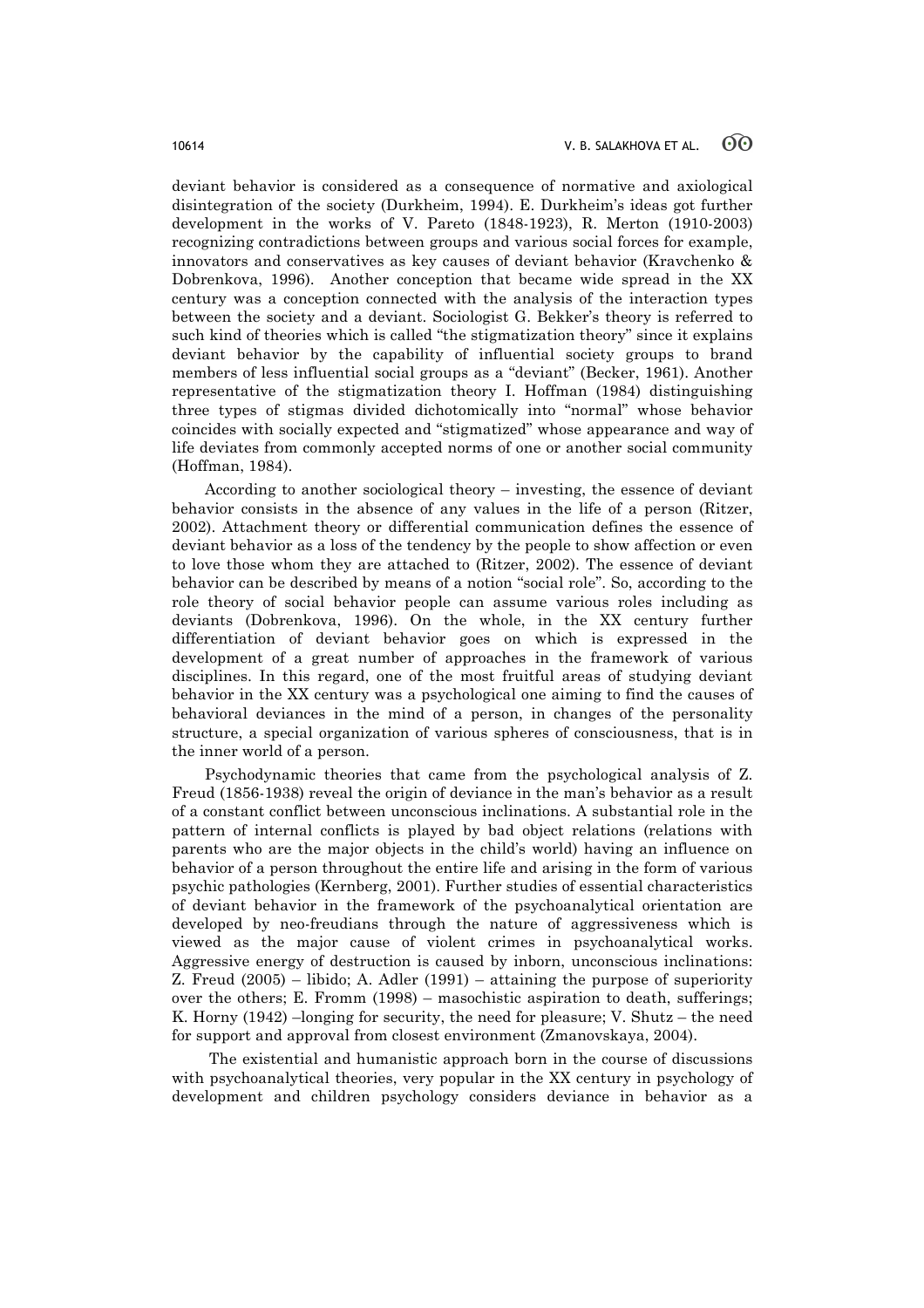sequence of a child's loss of the agreement with his own feelings and impossibility to find meaning and fulfill himself in the established conditions of upbringing. Unlike the psychological analysis considering the personality as determined by unconscious processes existential and humanistic psychology makes an emphasis on the supreme demonstration by a personality of such qualities as spiritual existence and self-actualization.

The conception of Austrian psychiatrist V. Frankl (1990) deserves a greatest interest in the framework of the existential approach determining the personality's normality and abnormality by peculiarities of its positions in relation to life and death. In the same course I.S. Kon's (1989) existential phenomenology explains the nature of anomie by fulfillment and unrealized potential of existential capabilities of a person (Zakharova, 2005). The next significant approach in psychology of deviant behavior is behaviorism which unlike psychoanalytical and existential –humanistic approaches that mainly orient to the study of internal dynamics of personality development investigates the observed behavior directly. Representatives of behaviorism and neobehaviorism B. Skinner (1904-1990), E. Thorndyke (1874-1949), D. Watson (1878-1958) and others prove that the environment completely determines the essence of behavior including behavioral deviance (Dobrenkova, 1996). The theory of social learning developed by A. Bandura (2000) represents a fruitful development of the classical theory of learning in accordance with which deviant behavior of a man is socially determined because the skills of immense complexity that require special learning stand behind it.

In the framework of neobehaviorist theoretical orientation of social psychology it is necessary to point out the conception of frustration and aggression by D. Dollard (1980) that consists in the provision that the presence of aggressive behavior presupposes the presence of frustration and vice versa. Along with the analysis of deviant behavior in the context of social factors' action the neobehaviorist social and psychological orientation deals with the interpersonal interaction being developed in the theory of outcomes interaction by H.H. Kelley (1986).

The following leading area of international social psychology is cognitivism in the framework of which the study of deviant behavior gained a specific course. From the positions of the so-called conformity theories (Heider, 1982; Newcomb, 1953; Festinger, 2002; Osgood, 1955) deviant behavior can be explained by specific features of the cognitive system of a deviant, directed towards the demonstration of deviance in some or another forms – aggression, addiction, crime and so on. Thus, deviant behavior is seen as an outcome of relation of the cognitive structure of a deviant to social norms, expectations expressed in deviations from them. In the framework of interaction orientation social psychologist T. Shibutani (1999) defines deviant behavior in three types: 1) intention to adapt to norms and values of the standard group whose pictures of the world are different from people's views who possess a prestigious status or power;

2) deviant behavior arises impulsively as a result of temporary loss of selfcontrol, especially under the influence of strong excitement;

3) third type of deviant behavior is compulsive. Such disorders as drug addiction, insults in a weak provocation and alcohol abuse are fixations. (Shibutani, 1999)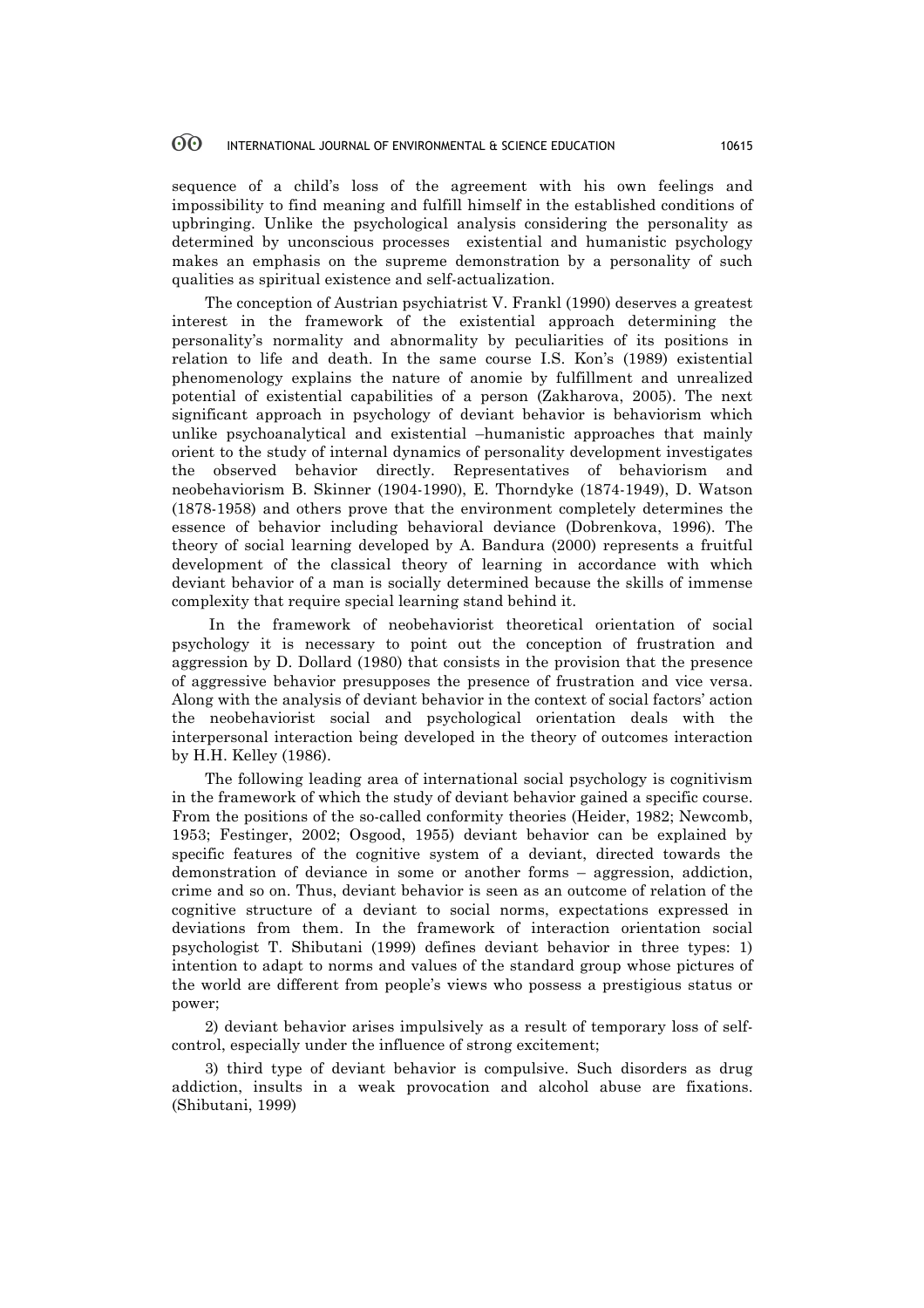Apart from the theories of international social psychologoaly which were considered it is worth noting the theory of aggression as a social and psychological phenomenon, the conception of social deviance by R. Harre (2003) and the theory of voluntary risk behavior by S. Ling (2003) which testify that deviant behavior is the result of a complex interaction of processes that take place in the society and in the mind of a person. Deviant and normative behavior –two constituents of social and role behavior of equal value. Overcoming frustration – the obstacle which arose in the path of achieving a goal is displayed through socially significant actions. Any deviant behavior implies not only the tendency to destruct or shift a frustrating block but an energy concentration (physical and mental) required for the intention implementation. An antifrustrating action is always accompanied by a certain share of risk but not necessarily bears a destructive character. The character of deviant behavior, orientation of energetic potential of a person are dependent firstly, on how he is trained to respond to arising difficulties (by constructive or destructive actions); secondly, on how the society stimulates social and innovative, constructive actions of the personality (Kraihy, 2003)

Domestic psychological studies of the XX century on problems of deviant behavior were mainly dedicated to problem children and teenagers who represent a group of elevated social risk or as formed criminals. L.S. Vygotsky (2000), A.N. Leontiev (1997), S.L. Rubinstein (2007), D.I. Feldstein (1987), S.A. Belicheva (1994), V.N. Myasischev (1988) and others point out that behavior of teenagers is distinguished by a number of specific features: insufficiency of life experience and a low level of self-criticism, suggestion and impulsiveness, longing for a prestigious status in a reference group and a heightened feeling of independence and so on. These peculiarities can be neutralized or directed into a social- positive course only under favourable conditions of upbringing, otherwise, they will acquire a negative orientation.

B.S. Bratus (1988) defines deviant behavior as deviations in functioning mechanisms of personal and meaning aspirations, in particular, in deforming the bonds of real and ideal purposes as a basis of implementing current activity. The level of mental health of a personality is negatively affected by both "adhesion" of ideal and real purposes and another polar variant – hyperseparation of these purposes. L.G. Ageeva (2005) regards the defect of the personality's socialization as a source of deviant behavior. The defect is defined as a source that forms critical situations of the personality's social functioning. In this context the socialization defect can be viewed as a feature of the personality deformation under the influence of a critical interaction situation of the personality with the environment.

Developing social psychology of behavior on the basis of the study of teenagers Yu.P. Platonov (2006) agrees with E.V. Zmanovskaya's (2004) point of view and defines deviant behavior as steady behavior of the personality deviating from the most important social norms, causing a real damage to the society or personality itself and accompanied by its social maladaptation. Domestic social psychology of deviant behavior is developed by Yu.A. Clayburgh (2004) who by studying teenage groups considers deviant behavior as a social and psychological phenomenon in the context of the personality's dispositional system.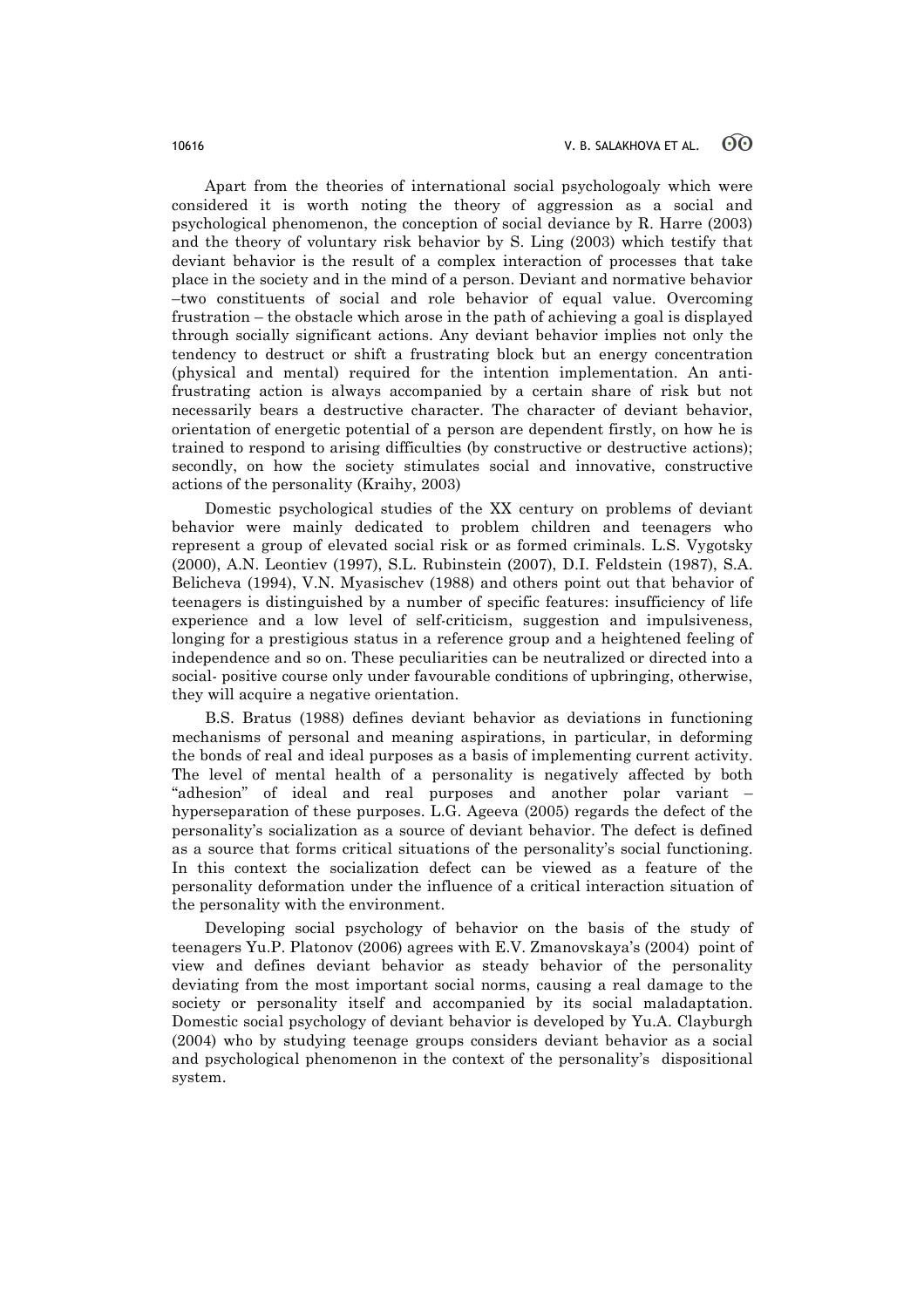### **Results**

Thus, the conducted theoretical and methodological analysis of the problem of content-related characteristics of deviant behavior as a social and psychological phenomenon allow us to make the following conclusions. In the period of the ancient times "deviant" deeds were deviations from a moral life, the violation of the temperance principle, a form of moral evil. Antique ethics presupposed the regulation of an individual's deeds by means of the mind capable of guiding his behavior. Ancient thinkers' reasoning about deviant behavior were reduced to one thing that "immoral" deeds of the man were viewed as a secondary product of God's will unconditionally ascending to the origin and not linked with social reality. Despite such "external" explanation of the man's behavior, it should be noted that it is in Christianity perceptions of constructiveness and destructiveness of the man's behavior were laid down as the most axiological criteria.

Deviant behavior in the works of philosophers and thinkers beginning with ancient times and up to the XX century were considered mainly from ethical and moral positions. In this perspective it is perceived as a holistic phenomenon being explained on the basis of criteria of good and evil. Such an approach gives us substantial answers to many questions associated with the explanation of the character of deviant behavior pointing to main directions of studying the phenomenon of behavioral deviance – peculiarities of the inner world of an individual and social relations. However, as it was pointed out, deviant behavior is viewed in a rather generalized way – so, the influence of the rational origin of the human nature was only intuitively understood as a possibility of overcoming moral evil but in essence certain mechanisms, conditions, factors which contribute to diminishing the probability of deviation manifestation in behavior are not considered. At the same time , the so-called "animal" origin of the man does not necessarily push the man to demonstrate undignified deeds but only under certain conditions. Just like an intelligent man is not always capable of moral actions. That is why the necessity of further study of the essence of deviant behavior determined the tendency of a more detailed analysis of the deviant behavior phenomenon.

Biological theories explain deviant behavior from the position of biological determinants of human behavior. However, the research results in this field show that their action does not have a direct influence but only creates a propensity for the manifestation of deviations. Besides, up-to-date knowledge makes it possible to state that not some certain form of deviant behavior (for example, disposition to crimes) is inherited but certain individual and typical properties increasing the probability of forming deviant behavior, for example, impulsiveness and an aspiration to leadership. That is why, to understand the essence of deviant behavior it is necessary to take into account the factors of another plane. The most significant of them are the determinants connected with social relations.

Sociological conceptions traditionally explain the phenomenon of deviant behavior by the action of social factors, that is by peculiarities of social relations in this or that period of the society development. However, along with macrosocial factors in the sociological field deviant behavior is also explained by microsocial factors. So, in the theories of social unrest and investment the activity of an individual in manifestation of deviance in behavior gains a great importance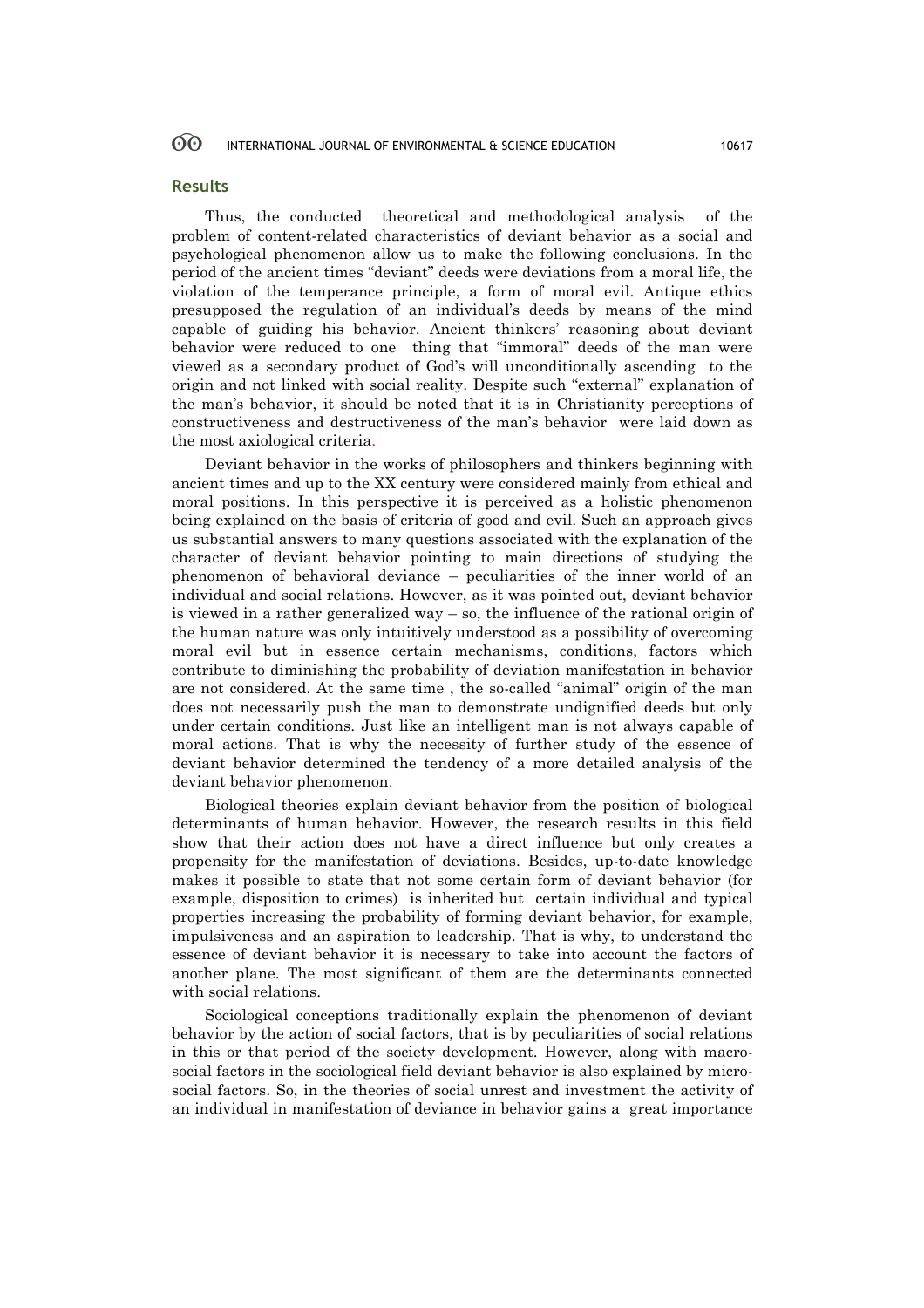which is natural, since the environment represents a body of separate subjects. That is why, the essence of deviant behavior can be expressed as a result of social interaction and social interrelations.

Thus in international psychology the essence of various forms of deviant behavior is disclosed by the action of intrapersonality processes. At the same time, in a majority of presented conceptions, deviant behavior of a person is determined by also social experience that is by some or other events, relations happening to a man in the process of his life activity. The behaviorism representatives consider deviant behavior as a result of the social environment impact only. In this respect, we can already observe the orientation of foreign psychological theories towards the interaction of social and psychological factors. Domestic psychologists adhere to similar points of view in the framework of their theoretical developments. On the whole, domestic psychological studies of deviant behavior also stick to the line according to which deviations in behavior have a social and psychological dependence. To this end, it is worth noting a peculiar stress on the study of deviant behavior in teenage years which is emphasized by a decisive significance of this period in the life of a person in view of transformations of social impacts on personality peculiarities of a teenager. And this significant point is the formation of the system of values and meaning in the personality of a teenager which transforms the impact of socialization factors in a personal aspect in the form of transformation of social values in the ready system of values of a personality.

### **Discussions**

As a result of the conducted theoretical and methodological analysis of both foreign and domestic literature on the problem of deviant behavior it is possible to say that a presented scope of views on the phenomenon of deviant behavior enables us to speak about a thorough exploration of this problem. However, consideration of deviant behavior in various aspects overlooks the systemic character of the deviant behavior phenomenon. The scientists who adhere to biological and psychological approaches, try to explain deviations by natural factors, psychological peculiarities of the personality. Natural prerequisites of some peculiarities of mentality, of course, exist but they act indirectly but through social factors. In its turn, social conceptions of the deviant behavior essence reveal it as a result of processes, social relations. However, they do not explain why in the same social conditions people behave in different ways, for example, not all representatives of the poorest strata of the population show deviance and vice versa.

In the framework of designated genesis of studying deviant behavior, further development of knowledge about deviant behavior should be considered in two directions:

1. further differentiation in additional disciplinary researches of deviant behavior – in pedagogics, culturology, conflictology and etc.

2. an aspiration to unite various theories, to build a holistic system of knowledge about deviant behavior that is seen in the development of synthesized and interdisciplinary conceptions.

Specificity of the first trend consists in considering deviant behavior as it was said above in a narrow, purely disciplinary aspect. However, in general the problem of deviant behavior as a social and psychological phenomenon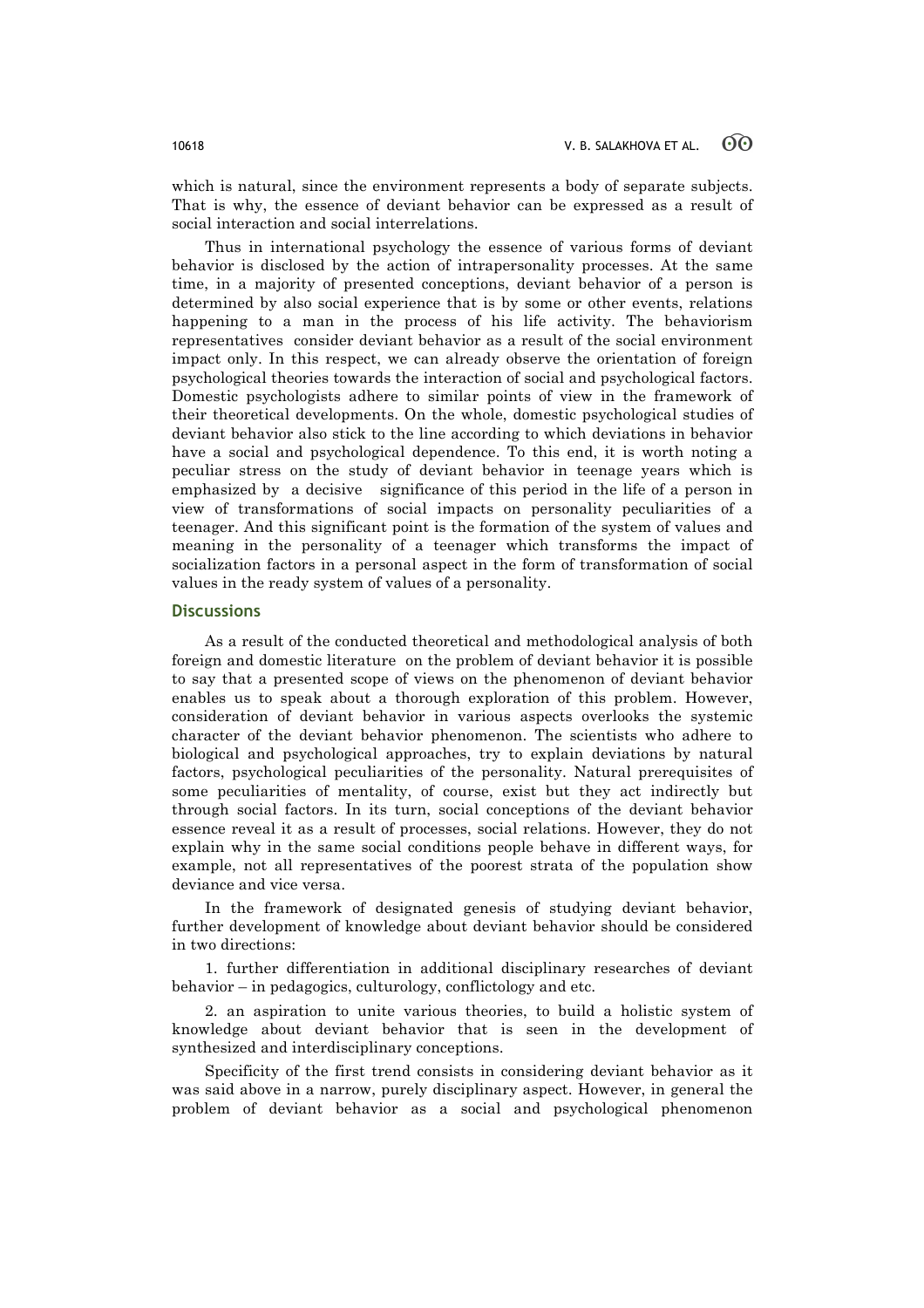nevertheless, comes into the field of interaction of many factors the account of which represents an individual complex in each specific direction. On the one hand, individual features of the man can contribute to deviant behavior, on the other hand this phenomenon may not correspond to public norms and values, and finally – committing a deviant deed depends on situational factors. Such complexity of the deviant behavior phenomenon naturally leads to a great number of questions the answers to which the scientists see in many aspects. Discussions, talking over these questions and general tendencies of science development have led to the construction of interdisciplinary, complex conceptions of deviant behavior. From these positions, first of all one should return to philosophical understanding of the phenomenon of deviant behavior. To understand the source of deviant behavior philosophy traditionally turns its attention to the notion of "moral evil". Russian scientists A.P. Skripnik refers the existence of conflicting tendencies in culture to the causes of manifestation and escalation of the moral evil that identify the possibility of their degradation and development of one of them at the expense of the existence of the other thus forming the probability of falling into the evil. (Skripnik, 1992). Thus, deviant behavior is thought of in the framework of global, public processes. In the same way, S.E. Stepanova (2004) defines deviant behavior as "a sub-product of life of the society that acts as a required mechanism of self-regulation of public processes".

A synthetic form of arising moral and social evil is offered by domestic ethics scientists P.A. Kropotkin (1991) who combined perceptions of natural rooting of aggression and the possibility of its realization in the social form. P.A. Kropotkin's (1991) views are similar to conceptual understanding of man's nature by E. Fromm (1998) who relies on the provision that the majority of aggressive manifestations of the personality does not consist in individual instincts but in the whole personal expression. On the one hand the man becomes aggressive because he is aggressive by nature, on the other hand the origins of aggressiveness and sadism should be sought in his character that is formed under the influence of the system of values, customs, traditions, norms. On the whole, E.S. Medvedeva (2005) considering in a dialectic context defines deviant behavior as a "certain existence of the man's behavioral essence that presupposes the violation of the social norms in the society". Another approach, a bit different from the previous ones but in essence a synthesized approach is offered by N. Smelzer who tries to put in order anthropocentric, psychological and social approaches suggesting looking at deviance as a development process.

He distinguishes eight factors in the development of a "deviant career": creation of norms, essence of norms, performing a deviant act, recognition of this act as deviant, recognition of a person as deviant, stigmatization, stigmatization sequences, group forms of deviation which are set up in the order of deviation genesis (Tolstykh, 1988). So, "synthesized" conceptions of deviant behavior additionally testify to a complex range of factors that are involved in manifesting and developing deviant behavior of a person. The conversation again drifts to the fact that deviant behavior as behavior of a person in general is built out of individual peculiarities under the influence of social interrelations.

### **Conclusion**

Thus, taking into account multiple views, deviant behavior is thought of as a result of social processes between society and a certain personality.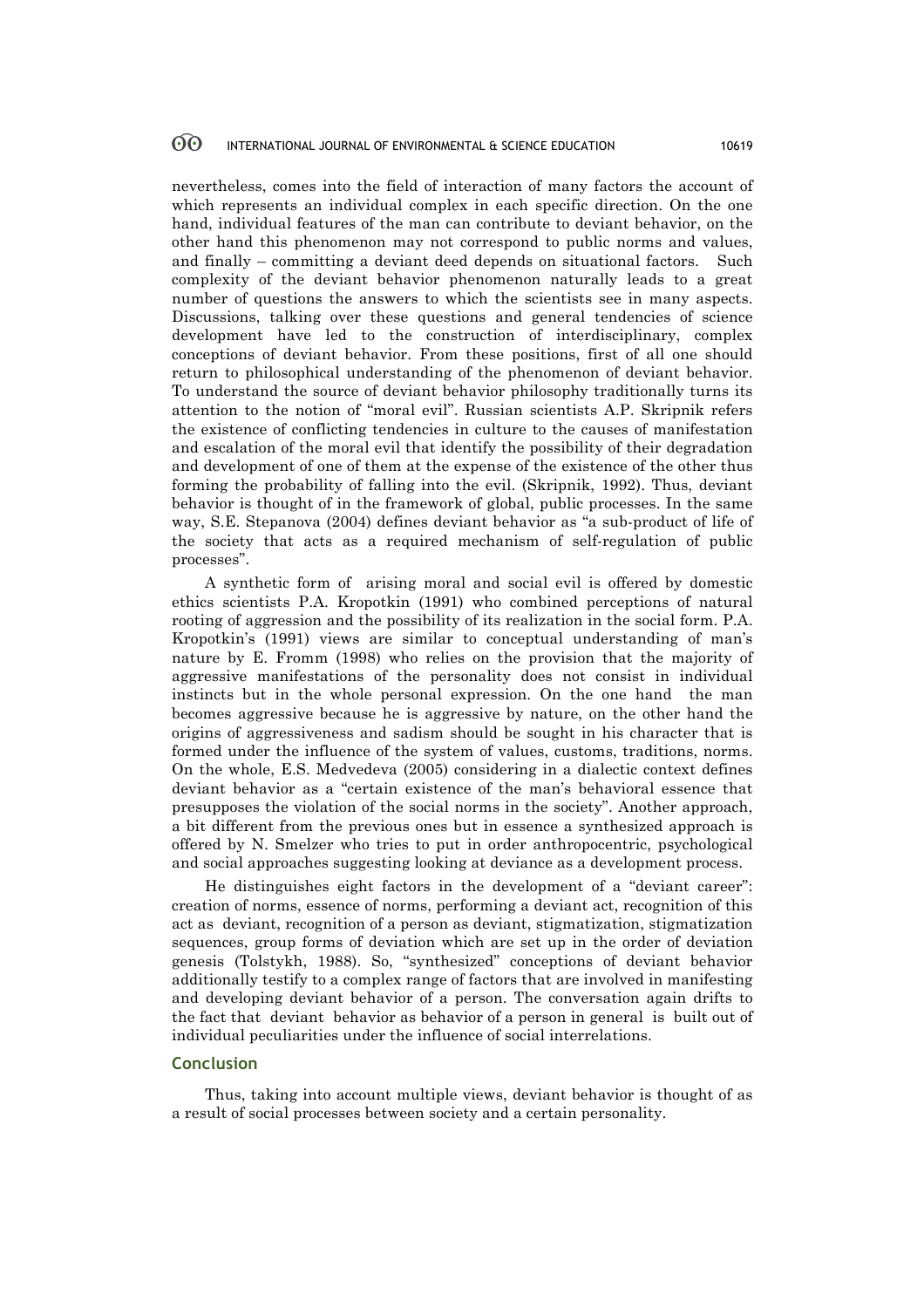On the one hand we see that there are serious causes for deviant behavior in the society itself, for example, social disorganization and social inequality. On the other hand we naturally come to understanding the role of individuality of certain person in the socialization process of his personality and under the conditions of a certain situation. In the end, deviant behavior is represented as a complex social and psychological phenomenon, associated with interrelations of biological prerequisites, personality development and its interrelation with social milieu and environment. In this sense, deviant behavior as a phenomenon should be considered through a social and psychological approach (Salakhova, 2016).

Social and psychological aspect of studying deviant behavior is referred to a subject of social psychology. Firstly, the problem of deviant behavior depends on the interrelation between the personality and society, their interaction. Secondly, deviant behavior depends on the position of a personality in a group – dynamics of interpersonal relations development in deviant groups, on the character itself of joint activity of deviant persons in groups and forms of communication and interaction that are being built up. And finally, the peculiarities of deviant behavior depend on the formation of personal characteristics of an individual.

Taking the above mentioned into account, we determine deviant behavior as a complex range of acts, actions of a person who is formed in ontogenesis under the influence of social milieu, social relations and on the whole, social experience. That is why a teenage and adolescent age becomes a very important period in this process. Further, in the process of socialization personal peculiarities modeling deviations from social norms develop and as a result the behavior with deviations is formed as an outcome of interrelation of social factors and peculiarities of a personality. Thus, deviant behavior is a complex range of acts, actions of a person who forms personal attitude to social norms in the process of socialization. This personal attitude consists in the fact that under certain social situations the choice in favour of deviation from social norms takes place (Salakhova, 2016).

### **Recommendations**

The article can be very useful to psychologists, teachers and social workers and other specialists who work with various types of deviance and can be used in training students majoring in psychology to work in the field of anti-social behavior prevention.

#### **Disclosure statement**

No potential conflict of interest was reported by the authors.

### **Notes on contributors**

**Valentina B. Salakhova** holds a PhD., Associate Professor of pedagogy and psychology, Faculty of Humanities of the Ulyanovsk State University, Ulyanovsk, Russia.

**Aleksandr V. Bulgakov** holds a Doctor of Psychology, Professor, Professor of the department of social and legal psychology, «Russian State University for the Humanities», Moscow, Russia

**Irina E. Sokolovskaya** holds a Doctor of Psychology, Associate Professor of Psychology and Pedagogy, Chairperson, International independent environmental and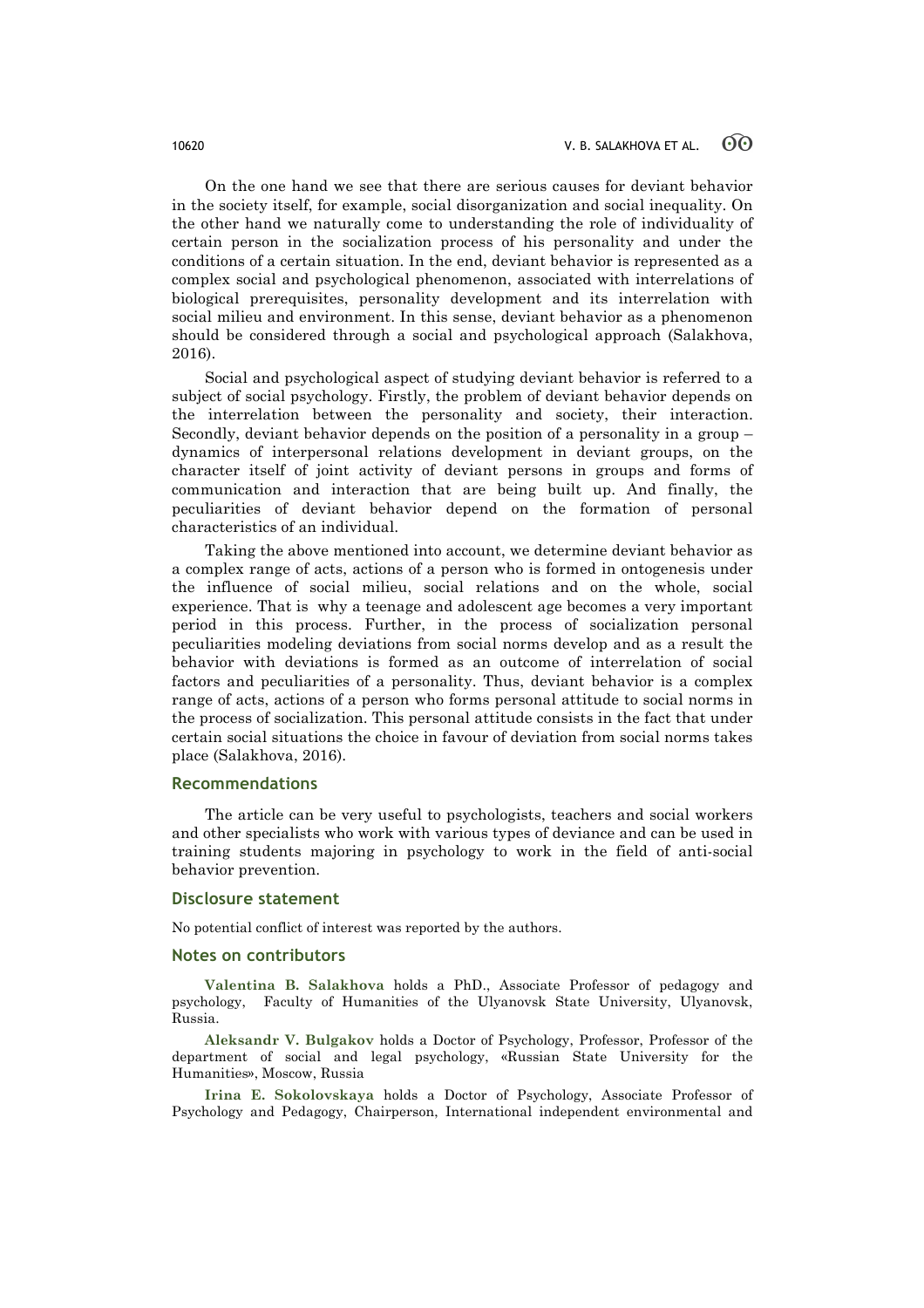political University of the Academy International Independent Ecological and Political University, Moscow, Russia.

**Rina S. Khammatova** holds a PhD., Associate Professor, Department of Psychology, of the Plekhanov Russian University of Economics, Moscow, Russia; Associate Professor, Department of theory and technology of education in higher education, The Sechenov First Moscow State Medical Univesity, Moscow, Russia.

**Mikhail N. Mikhaylovsky** holds a PhD., Associate Professor, Department of Psychology, of the Plekhanov Russian University of Economics, Moscow, Russia; Associate Professor, Department of nursing activities and social work, The Sechenov First Moscow State Medical Univesity, Moscow, Russia.

#### **References**

Adler, F. (1991). *Criminolodgi.* New York : McGraw-Hill, 595 p.

- Ageeva, L.G. (2005). Defective socialization of pupils of secondary school. *Journal of Social Work*, *6,* 113-119.
- Bandura, A. (2000). *Teenage aggression: study of the influence of education and family relations.* Moscow April Press: Eksmo-Press, 509 p.

Baron, R. (2000). *Aggression*. St.Petersburg: Peter, 351 p.

- Becker, G. (1961). *Modern sociological theory*. Moscow: Foreign Literature, 325 p.
- Belicheva, S.A. (1994). *Basics of preventive psychology.* Moscow: RIC Consortium "Social health of Russia", 221 p.

Bratus, B.S. (1988). *Anomalies person*. Moscow: Thought, 304 p.

- Clayburgh, Y.A. (2004). *Social psychology of deviant behavior.* Moscow: Sfera, 416 p.
- Dobrenkova, V.I. (1996). *American sociological thought.* Moscow: Intern. Univ of business and exercise, 556 p.
- Dollard, J. (1980). *Frustration and Aggression*. Westport: Greenwood Press, 209 p.
- Durkheim, E. (1994). *Suicide: a sociological study*. Moscow: Thought, 399 p.
- Efroimson, V. (1971). Pedigree altruism. *Problems of Philosophy*, *6*, 193-213.
- Feldstein, D.I. (1987). *The psychology of the modern teenager.* Moscow: Pedagogy, 240 p.
- Festinger, L.A. (2002). *Theory of Cognitive Dissonance.* Stanford: Stanford University Press, 291 p.

Frankl, V. (1990). *Man's Search for Meaning*. Moscow: Progress, 368 p.

- Freud, Z. (2005). *Introduction to Psychoanalysis.* St.Petersburg: Peter, 384 p.
- Fromm, E. (1998). *Anatomy of human destructiveness.* Moscow: AST-Ltd., 672 p.
- Gippenreiter, Y.B. (1982). *Psychology of individual differences.* Moscow: MGU, 319 p.
- Gobbs, T. (1989). *Works in 2 vols*. Moscow: Thought, 129 p.

Guseinov, A.A. (2002). *Ethics.* Moscow: Gardarika, 472 p.

- Harre R. (1977). The ethogenetic approach: Theory and practice. *Experimenal social psychology*. NY.; L. 10, 283-314.
- Heider, F. (1982). *The Psychology of Interpersonal Relations*. London: Psychology Press, 336 p.
- Hoffman, I. (1984). *Presentation of Self. Modern foreign social psychology.* Moscow: Moscow University Press, 188-196.

Horny K. (1942). Self-Analysis. N.Y.: W.W.Norton & Co. 283 p.

Kelley, H.H. (1986*). The social Psychology of Groups*. New Jersey: Transaction Publishers, 339 p.

Kernberg, O.F. (2001). *Aggression in personality disorders and perversions.* Moscow: Class, 367 p.

- Kon, I.S. (1989). *Psychology of early adolescence*. Moscow: Education, 255 p.
- Kraihy, B. (2003). *The social psychology of aggression*. St.Petersburg: Peter, 336 p.
- Kravchenko, E.I. & Dobrenkova, V.I. (1996). *American sociological thought.* Moscow: Intern. Univ business and et., 556 p.
- Kropotkin, P.A. (1991). *Ethics: selected works*. Moscow: Politizdat, 491 p.
- Kudryavtsev, V.N. (1989). *Social rejection.* Moscow: Legal Literature, 365 p.
- Leontiev, A.N. (2005). *Activities. Consciousness. Personality.* Moscow: Academy, 352 p.